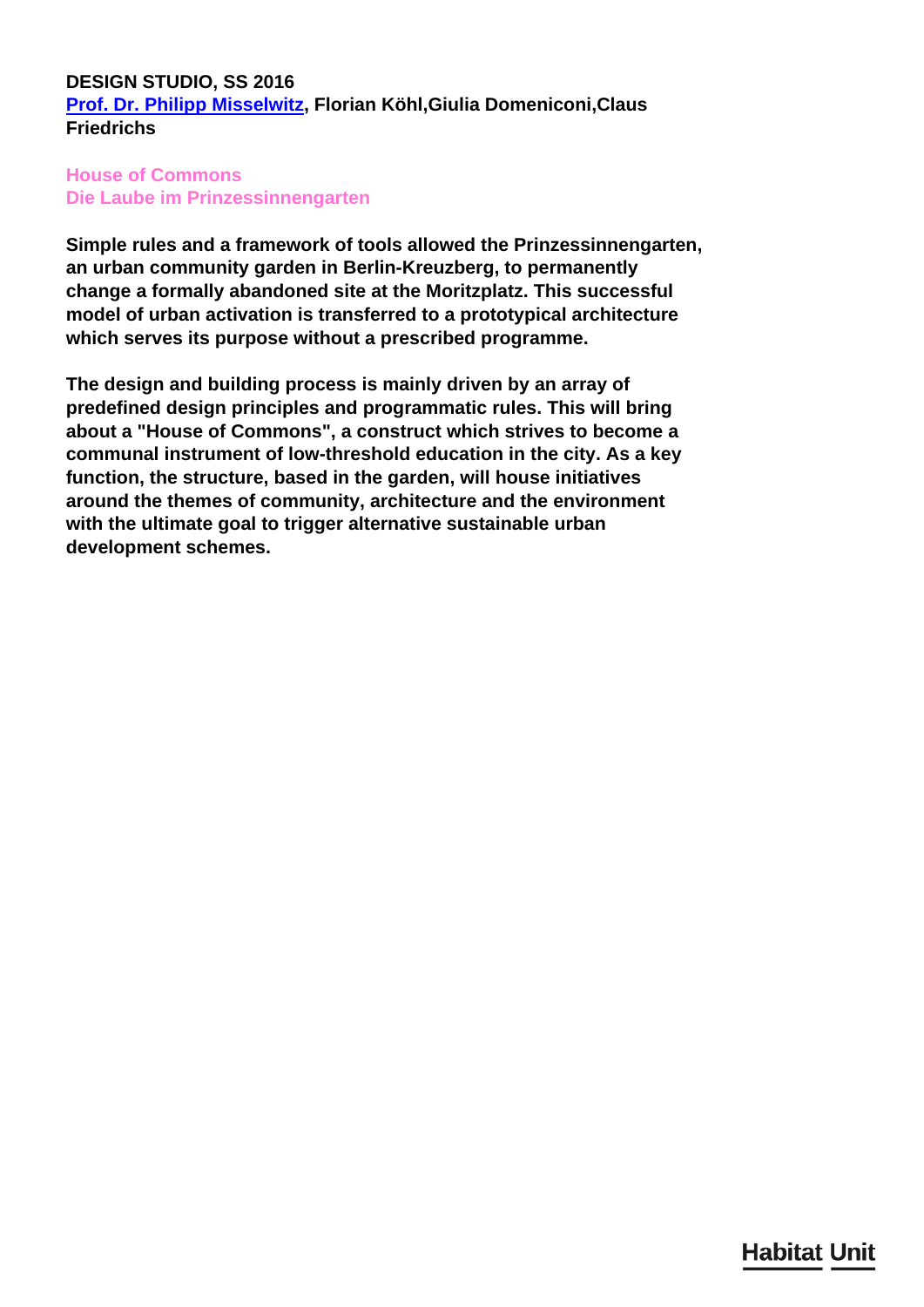# **House of Commons**

Design Studio + PIV



#### Die Laube im Prinzessinnengarten

Simple rules and a framework of tools allowed the<br>Prinzessinnengarten, an urban community garden in Berlin-Examining yarder in Berlin-<br>Kreuzberg, to permanently<br>change a formally abandoned<br>site at the Moritzplatz. This successful model of urban activation is transferred to a prototypical architecture which serves its purpose without a<br>prescribed programme.

The design and building process is mainly driven by an array of<br>predefined design principles and programmatic rules. This will bring about a "House of<br>Commons", a construct which strives to become a communal instrument of low-threshold education in the city. As a key<br>function, the structure, based in the garden, will house initiatives around the themes of community,<br>architecture and the environment with the ultimate goal to trigger alternative sustainable urbar development schemes

**Together with volunteers from** the neighbourhood and building<br>apprentices, we will erect the<br>"House of Commons", a green, wooden, ten-metre-high "arbour"<br>(Laube). It will function as an<br>educational hub, extend the existing garden, create new<br>public spaces and provide<br>a fresh sense of community and belonging in a tested environment

As a participant you will become part of the design research<br>initiative and support the set-up<br>of the structure. The foundations have been laid in October 2015 (see http://dlig.tumblr.com).

Between May and June 2016. you will be involved on site<br>with the buildup of the wooden framework.

**Design Studio** 12 ECTS + 3 ECTS (PIV)<br>MA Arch: EP Städtebau I

**Teaching Day** Fridays, 10 am - 1 pm, A202

First meeting<br>April 22nd, 10 am, A202

**Application** Apply with motivation letter by<br>April 15th to franziska.berger@tu-berlin.de

Prof. Dr. Philipp Misselwitz **F Köhl** 

**Habitat Unit** 

Together with volunteers from the neighbourhood and building apprentices, we will erect the "House of Commons", a green, wooden, ten-metre-high "arbour" (Laube). It will function as an educational hub, extend the existing garden, create new public spaces and provide a fresh sense of community and belonging in a tested environment.

As a participant thestudents will become part of the design research initiative and support the set-up of the structure. The foundations have been laid in October 2015 (Die Laube im Garten).

# **Habitat Unit**